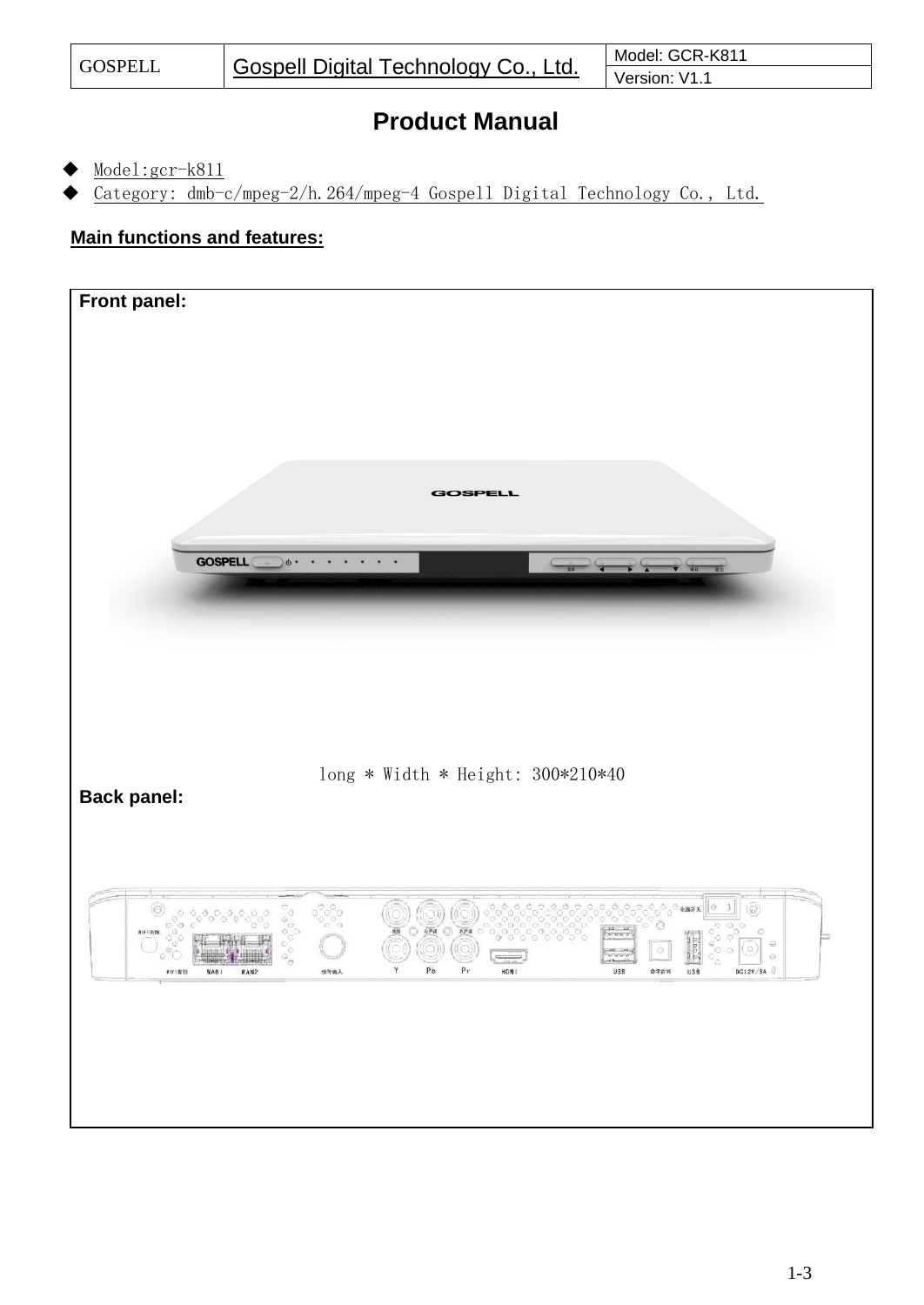$\mathsf{r}$ 

## **Technical Specifications**

| <b>Chip Description:</b>          |
|-----------------------------------|
| CPU working frequency: 1GHz       |
| Flash memory port: 2G/4GByte      |
| SDRAM: 1G byte DDR3               |
|                                   |
| <b>Power supply:</b>              |
| Input power: DC12V/3A             |
| Maximum power consumption:<br>36W |
|                                   |
|                                   |

|      | ♦ Interface Description:            |        |         |  |
|------|-------------------------------------|--------|---------|--|
| RCA  | 1 Group                             | SPDIF  | 1 Group |  |
| WAN. | 1 Road                              | LAN.   | 1 Road  |  |
|      | YpbPr 1 Group                       | USB2.0 |         |  |
| HDMI | 1 Group                             | RF     | 1 Road  |  |
|      | Wi-fi antenna and reset key 1 Group |        | SD Card |  |

| Tuner:                                            |
|---------------------------------------------------|
| $DMB-C$<br>Tuner:                                 |
| receiver Operating frequency range: 115-858MHz    |
| input signal level: $36dBuV \sim 100dBuV$         |
| Input Impedance: $75\Omega$                       |
| Frequency capture Range: $\pm 600$ KHz            |
| Input reflection loss: >8dB                       |
| Local oscillator leakage: <43dBuv                 |
| Support Symbol Rate Range: 3.6-6.952MS/s          |
| Program Time Base (PCR) jitter resilience: +500ns |
| Demodulation:                                     |
| Demodulation mode: DMB-C                          |
| Demodulation Method: 64QAM;                       |
| IF Bandwidth:<br>6-8MHz                           |